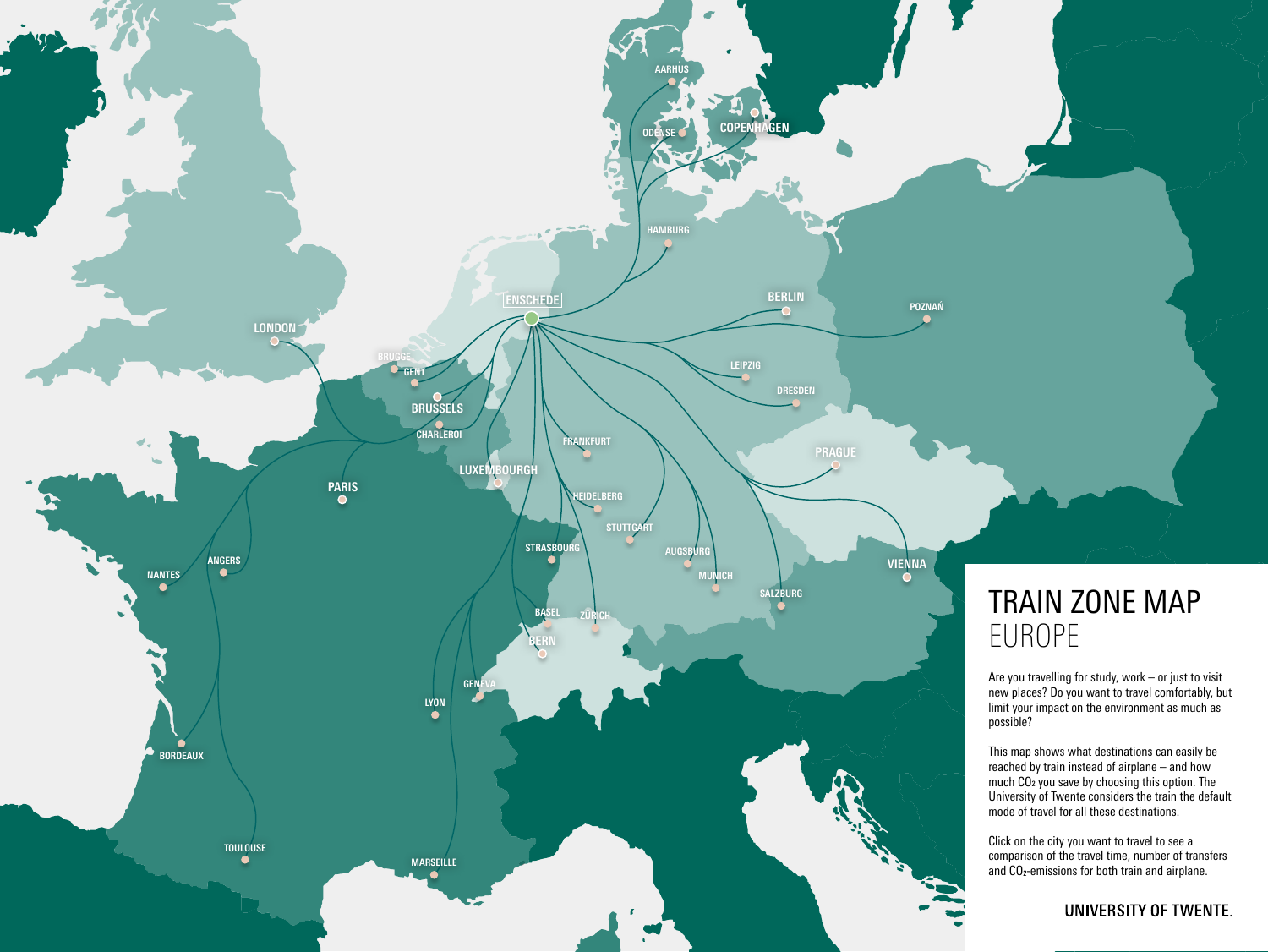|                    | ् √∕<br><b>TRAVEL TIME</b> |              | CO <sub>2</sub><br>CO <sub>2</sub> EMISSION (KG) |                                                 |                         | $\circ$<br>$\begin{array}{c}\n0 \rightarrow \infty\n\end{array}$<br><b>TRANSFERS</b> |                                                                 |
|--------------------|----------------------------|--------------|--------------------------------------------------|-------------------------------------------------|-------------------------|--------------------------------------------------------------------------------------|-----------------------------------------------------------------|
| <b>DESTINATION</b> |                            | $\mathbb{Z}$ |                                                  | <b>REDUCE YOUR ECO</b><br><b>FOOTPRINT WITH</b> | $\overline{\mathbb{Z}}$ | $\frac{1}{\sqrt{2}}$                                                                 | $\textcolor{red}{\textcircled{\footnotesize{1}}}\hspace{1.5ex}$ |
| <b>AARHUS</b>      | 7:41                       | 8:32         | 120,8                                            | 93,1 KG CO <sub>2</sub>                         | 27,7                    | $\mathbf{3}$                                                                         | 3 <sup>1</sup>                                                  |
| ANGERS             | 7:17                       | 7:49         | 145,6                                            | 127,5 KG CO <sub>2</sub>                        | 18,1                    | $\sqrt{3}$                                                                           | $2^{\circ}$                                                     |
| AUGSBURG           | 7:16                       | 7:27         | 71,9                                             | 47,6 KG $CO2$                                   | 24,3                    | $\overline{4}$                                                                       |                                                                 |
| <b>BASEL</b>       | 6:25                       | 8:01         | 125,8                                            | 101 KG CO <sub>2</sub>                          | 24,8                    | $\overline{2}$                                                                       |                                                                 |
| <b>BERLIN</b>      | 7:31                       | 4:18         | 124                                              | 104,2 KG CO <sub>2</sub>                        | 19,8                    | $\mathbf{3}$                                                                         | $2^{\circ}$                                                     |
| <b>BERN</b>        | 7:46                       | 9:24         | 126,4                                            | 101,5 KG CO <sub>2</sub>                        | 24,9                    | $\overline{4}$                                                                       | $\mathbf{2}$                                                    |
| <b>BORDEAUX</b>    | 7:21                       | 8:40         | 160,2                                            | 139,8 KG CO <sub>2</sub>                        | 20,4                    | $\mathbf{2}$                                                                         | $2^{\circ}$                                                     |
| <b>BRUGGE</b>      | 7:29                       | 5:14         | 93,8                                             | 79,6 KG CO <sub>2</sub>                         | 14,2                    | $\boldsymbol{2}$                                                                     | $\mathbf{2}$                                                    |
| <b>BRUSSELS</b>    | 6:09                       | 4:56         | 91,6                                             | 80,7 KG CO <sub>2</sub>                         | 10,9                    | $\mathbf{2}$                                                                         |                                                                 |
| CHARLEROI          | 7:16                       | 4:50         | 92,9                                             | 78,9 KG CO <sub>2</sub>                         | 14                      | $\sqrt{3}$                                                                           | $2^{\circ}$                                                     |
| COPENHAGEN         | 6:44                       | 9:01         | 139,6                                            | 106 KG CO <sub>2</sub>                          | 33,6                    | $\overline{2}$                                                                       | $2^{\circ}$                                                     |
| DRESDEN            | 7:13                       | 8:42         | 219,5                                            | 196 KG CO <sub>2</sub>                          | 23,5                    | $\mathbf{3}$                                                                         |                                                                 |
| <b>FRANKFURT</b>   | 6:01                       | 5:41         | 121,3                                            | 105,6 KG CO <sub>2</sub>                        | 15,7                    | $\overline{4}$                                                                       |                                                                 |
| GENEVA             | 6:38                       | 10:14        | 132                                              | 107 KG CO <sub>2</sub>                          | $25\,$                  | $\mathbf{2}$                                                                         | $2^{\circ}$                                                     |
| GENT               | 7:13                       | 4:17         | 92,9                                             | 78,9 KG CO <sub>2</sub>                         | 14                      | $\mathbf{2}$                                                                         | $2^{\circ}$                                                     |
| HAMBURG            | 7:11                       | 3:40         | 136,7                                            | 123,9 KG CO <sub>2</sub>                        | 12,8                    | $\sqrt{3}$                                                                           |                                                                 |
| HEIDELBERG         | 6:37                       | 5:14         | 123,9                                            | 108,6 KG CO <sub>2</sub>                        | 15,3                    | $\overline{4}$                                                                       | $2^{\circ}$                                                     |
| LEIPZIG            | 8:26                       | 5:30         | 219,4                                            | 199,2 KG CO <sub>2</sub>                        | 20,2                    | $\overline{4}$                                                                       | $2\overline{ }$                                                 |
| LONDON             | 6:32                       | 7:11         | 131,6                                            | 110,4 KG CO <sub>2</sub>                        | 21,2                    | $\overline{4}$                                                                       | $2\overline{ }$                                                 |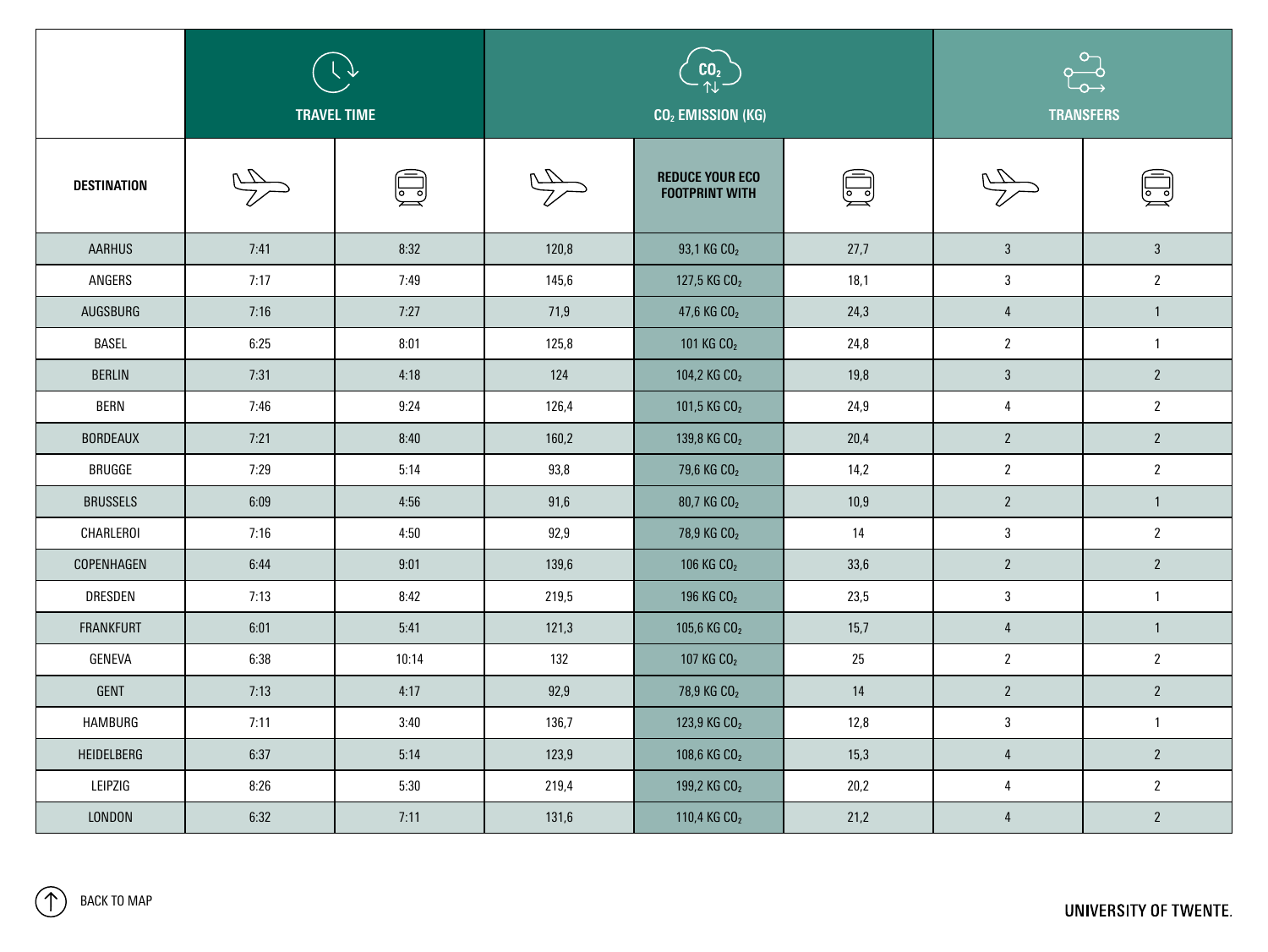|                    | ् √∕<br><b>TRAVEL TIME</b> |       | CO <sub>2</sub><br>CO <sub>2</sub> EMISSION (KG) |                                                 |      | $\circ$<br>$\begin{array}{c}\n0\n\end{array}$<br><b>TRANSFERS</b> |                |
|--------------------|----------------------------|-------|--------------------------------------------------|-------------------------------------------------|------|-------------------------------------------------------------------|----------------|
| <b>DESTINATION</b> |                            | । न   |                                                  | <b>REDUCE YOUR ECO</b><br><b>FOOTPRINT WITH</b> | لصيا | $\frac{1}{\sqrt{2}}$                                              | يعتا           |
| LUXEMBOURGH        | 6:19                       | 7:34  | 124,2                                            | 103 KG CO <sub>2</sub>                          | 21,2 | $\mathbf{2}$                                                      | $2^{\circ}$    |
| LYON               | 7:08                       | 7:44  | 140,4                                            | 121,7 KG CO <sub>2</sub>                        | 18,7 | $\mathbf{2}$                                                      | $2^{\circ}$    |
| <b>MARSEILLE</b>   | 7:36                       | 10:00 | 170,8                                            | 149 KG CO <sub>2</sub>                          | 21,8 | $\overline{2}$                                                    | $2^{\circ}$    |
| <b>MUNICH</b>      | 6:42                       | 8:01  | 126,8                                            | 101,1 KG CO <sub>2</sub>                        | 25,7 | $\overline{4}$                                                    |                |
| <b>NANTES</b>      | 7:03                       | 8:34  | 140,6                                            | 121,9 KG CO <sub>2</sub>                        | 18,7 | $\mathbf{2}$                                                      | $2^{\circ}$    |
| <b>ODENSE</b>      | 7:31                       | 7:47  | 131,4                                            | 105,6 KG CO <sub>2</sub>                        | 25,8 | $\mathbf{3}$                                                      | $2^{\circ}$    |
| <b>PARIS</b>       | 6:56                       | 5:19  | 104,1                                            | 88,1 KG CO <sub>2</sub>                         | 16   | $\overline{2}$                                                    |                |
| POZNAŃ             | 7:05                       | 7:43  | 272,7                                            | 231 KG CO <sub>2</sub>                          | 41,7 | $\overline{2}$                                                    | $2^{\circ}$    |
| PRAGUE             | 6:54                       | 10:50 | 136,8                                            | 101,7 KG CO <sub>2</sub>                        | 35,1 | $\mathbf{3}$                                                      | $2^{\circ}$    |
| SALZBURG           | 7:10                       | 8:56  | 227,8                                            | 196,1 KG CO <sub>2</sub>                        | 31,7 | $\mathbf{3}$                                                      | 3 <sup>1</sup> |
| <b>STRASBOURG</b>  | 8:01                       | 6:45  | 127,3                                            | 105,7 KG CO <sub>2</sub>                        | 21,6 | $\mathbf{3}$                                                      | $2^{\circ}$    |
| STUTTGART          | 8:25                       | 5:36  | 128,2                                            | 108,2 KG CO <sub>2</sub>                        | 20   | $\overline{4}$                                                    |                |
| <b>TOULOUSE</b>    | 7:03                       | 10:50 | 171,8                                            | 149,8 KG CO <sub>2</sub>                        | 22   | $\mathbf{2}$                                                      | $2^{\circ}$    |
| VIENNA             | 7:07                       | 9:59  | 166                                              | 130,3 KG CO <sub>2</sub>                        | 35,7 | $\mathbf{2}$                                                      | 3 <sup>1</sup> |
| ZÜRICH             | 6:42                       | 9:28  | 134                                              | 109,2 KG CO <sub>2</sub>                        | 24,8 | $\mathbf{2}$                                                      |                |